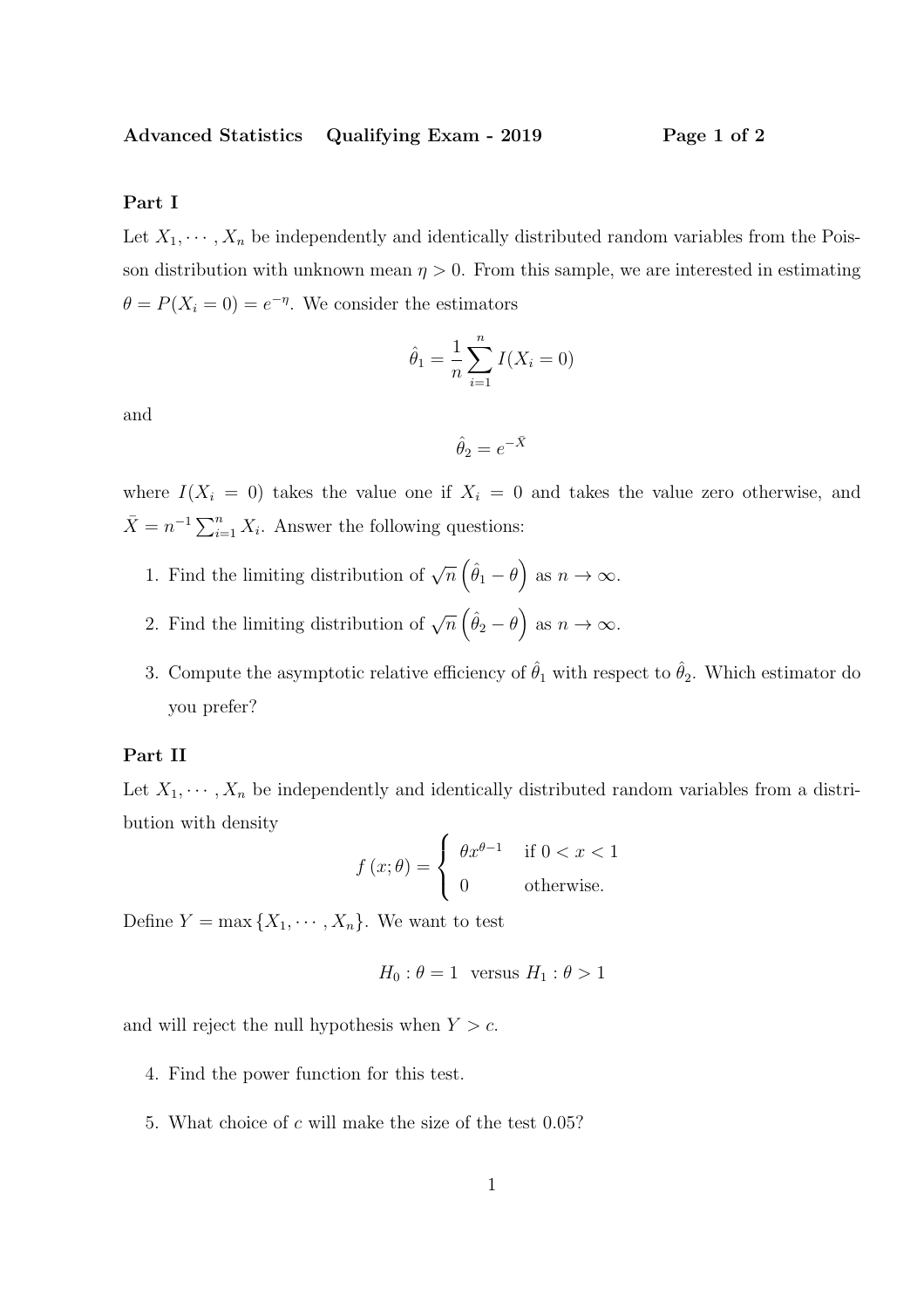Theory II (Co-Major) Statistics PhD Prelim - Summer 2012 Page 2 of 2

## Part III

Let  $X_1, \dots, X_n$  (for  $n > 2$ ) be a random sample from a normal distribution with mean  $\mu$  and variance  $\sigma^2$ . Suppose that we are interested in estimating  $\theta = \mu/\sigma$ .

- 6. Find the maximum likelihood estimator of  $\theta$ .
- 7. Find the value of  $\gamma$  such that  $\gamma S^{-1}$  is unbiased for  $\sigma^{-1}$ , where

$$
S^{2} = (n-1)^{-1} \sum_{i=1}^{n} (X_{i} - \bar{X})^{2}.
$$

[Hint: First show that the k-th moment of  $\chi^2(\nu)$  distribution is  $\Gamma(\nu/2 + k)2^k/\Gamma(\nu/2)$ , provided that  $\nu/2 + k > 0$ .]

8. Find the (uniformly) minimum variance unbiased estimator of  $\theta$ .

# Part IV

Let  $(X_1, Y_1)'$ ,  $\dots$ ,  $(X_n, Y_n)'$  be a random sample from a bivariate normal distribution with mean  $(\mu_x, \mu_y)'$  and variance-covariance matrix  $\Sigma = \begin{pmatrix} \sigma_x^2 & \sigma_{xy} \\ \sigma_{xy} & \sigma^2 \end{pmatrix}$  $\sigma_{xy}$   $\sigma_y^2$  . We are interested in estimating  $\theta = \mu_y.$ 

- 9. Assuming that parameters  $\mu_x, \sigma_x^2, \sigma_{xy}, \sigma_y^2$  are known, find the maximum likelihood estimator (MLE) of  $\theta$  and compute its variance.
- 10. If the other parameters are also unknown, derive the MLE of  $\theta$ . Is the estimator here or the estimator from question 9 more efficient? Explain.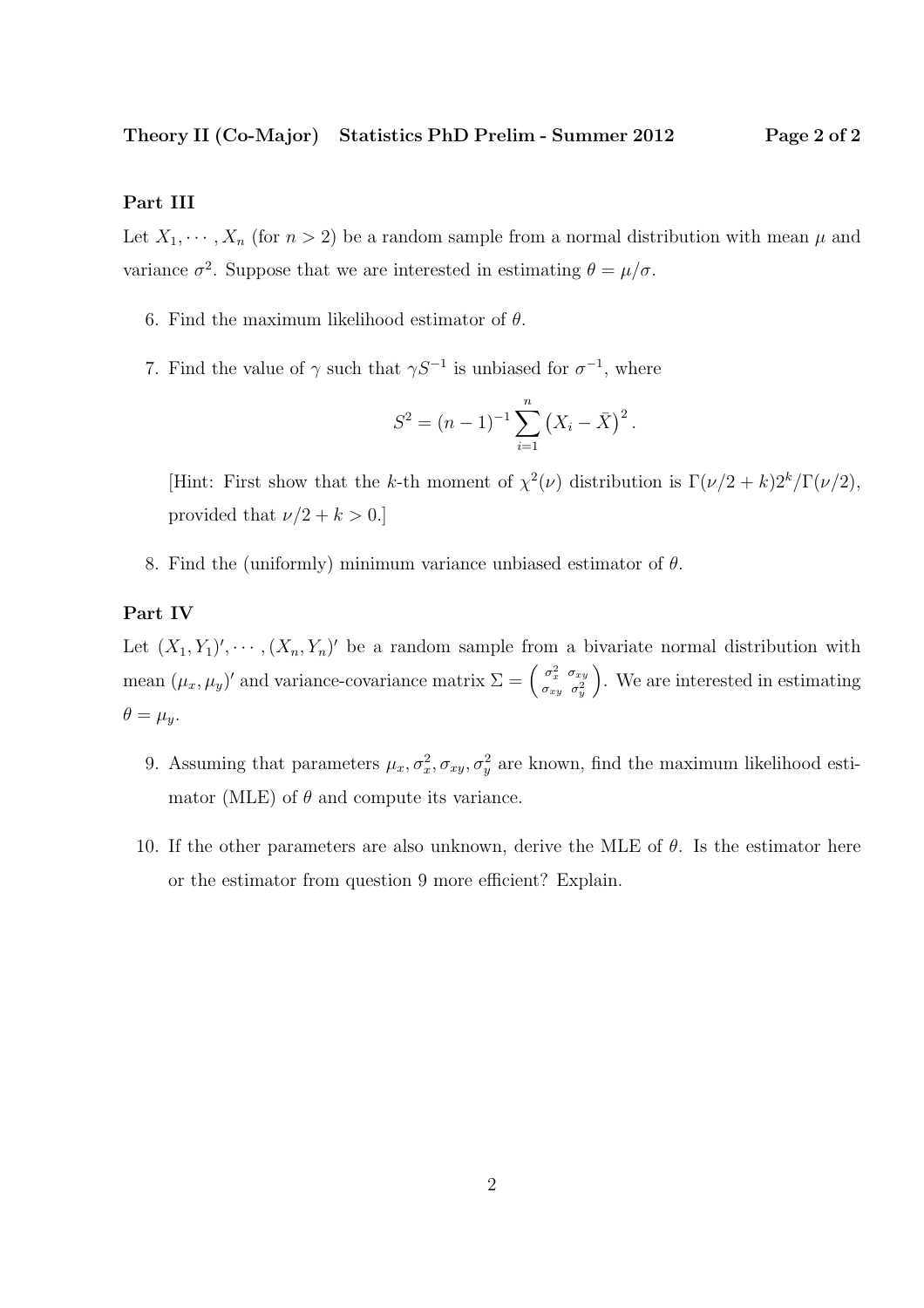#### Ph.D. Qualifying Exam: Algebraic Topology I: (August 2019)

Justify your answers fully. You should state the theorems and the results that you are using exactly. One can obtain partial points for rough ideas but not the full scores. Also, one must write in good English and in a well-organized way for better grades. You must also write the answers in order and not mix up the answers here and there. (Total 100 pts)

1. (20 pts.) Let  $S^1 \times S^1 \times S^1 \times S^1$  be a 4-dimensional torus. Find a CW-complex structure on it, and the cellular-chain complex of the CW-complex structure. Describe the boundary maps. Find the cellular homology group for each dimension. (You won't get a point if you use another methods.)

2. (20 pts.) Let Y be a closed surface of genus 2 and  $f: Y \to Y$  be a homeomorphism inducing homomorphisms  $f_{1*} = A : H_1(Y, \mathbf{Z}) \to H_1(Y, \mathbf{Z})$  and  $f_{2*} : H_2(Y, \mathbf{Z}) \to H^2(Y, \mathbf{Z}) = I$ . Let Z be a space obtained by  $Y \times I/\sim$ where  $(x, 0) \sim (f(x), 1)$ . Compute  $H_*(Z, \mathbf{Z})$  from the properties of A.

3. (20 pts.) We have a commutative diagram of two long exact sequences for all  $n \geq 0$ 

$$
\rightarrow C_{n+1} \rightarrow A_n \rightarrow B_n \rightarrow C_n \rightarrow A_{n-1} \rightarrow B_{n-1} \rightarrow
$$
  
\n
$$
\downarrow \qquad \downarrow = \qquad \downarrow \qquad \downarrow = \qquad \downarrow
$$
  
\n
$$
\rightarrow E_{n+1} \rightarrow A_n \rightarrow D_n \rightarrow E_n \rightarrow A_{n-1} \rightarrow D_{n-1} \rightarrow
$$
  
\n(1)

Assume  $A_i = 0, B_i = 0, C_i = 0, D_i = 0, E_i = 0$  for  $i < 0$ . Prove that there is a following long exact sequence

$$
\to E_{n+1} \to B_n \to C_n \oplus D_n \to E_n \to B_{n-1} \to.
$$

Also, describe each map by the maps in the above diagram. (You need to show the steps and details)

4. (20 pts.) Let  $S_g$  be a closed surface of genus  $g, g \geq 2$ . Let  $M_1 = S_{g_1} \times S_{g_2}$  and  $M_2 = S_{g_3} \times S_{g_4}$ . Suppose that  $g_1 + g_2 = g_3 + g_4$  and  $g_1 \neq g_3$ . Show that  $M_1$  and  $M_2$  are not homotopy equivalent.

5. (20 pts.) Let X be the join  $({\bf S}^1 \times {\bf S}^1) * ({\bf S}^1 \times {\bf S}^1)$ . Compute the fundamental group and the homology groups of  $X$  with coefficient  $Z$  for all dimensions.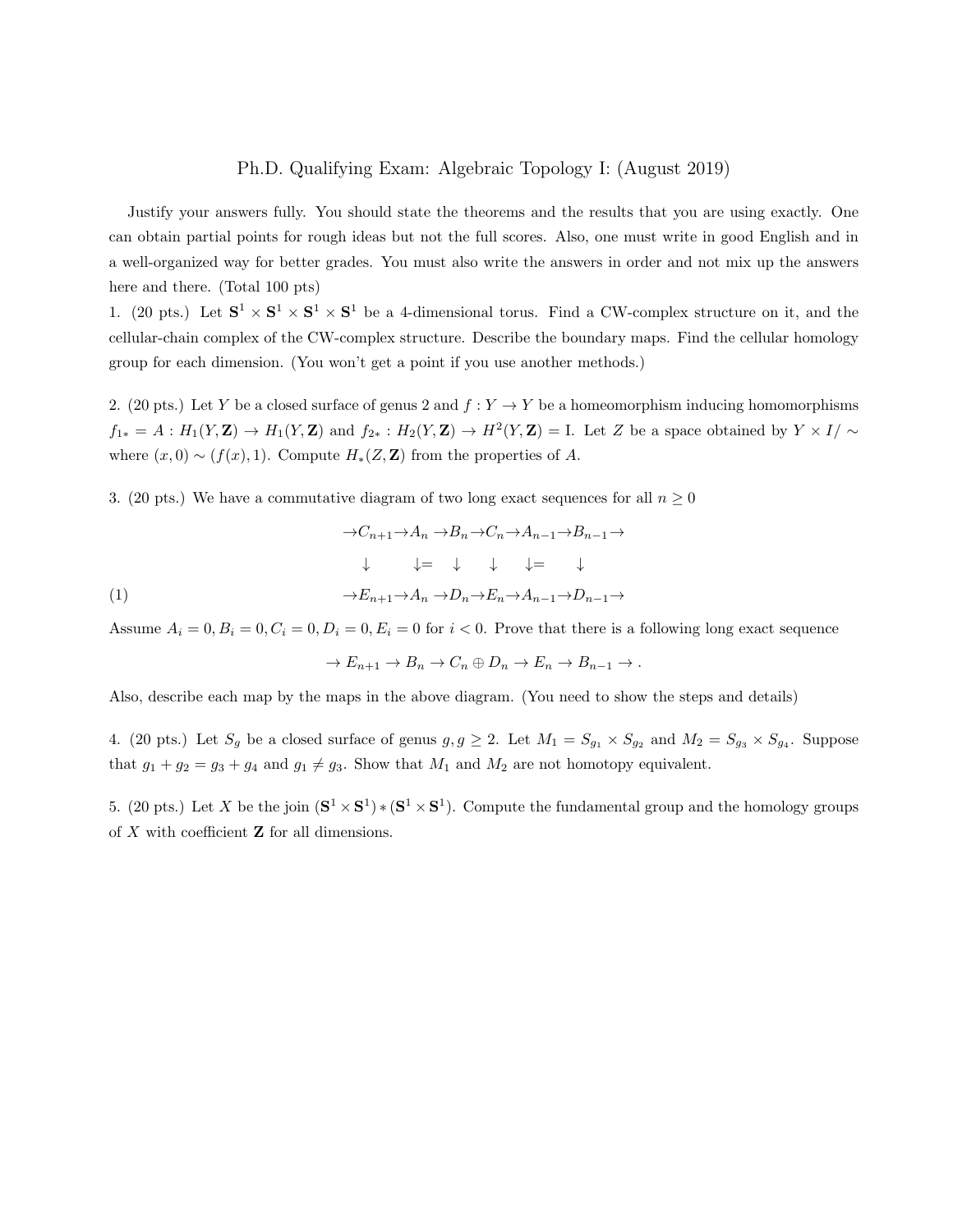# Ph.D. Qualifying Exam: Algebra I August 2019

Department of Mathematical Sciences, KAIST

Student ID: Name:

Note: Be sure to use English for your answers.

- 1. Let G be a nilpotent group.
	- (a) (10 pts) Prove that every subgroup of  $G$  is solvable.
	- (b) (10 pts) Prove that if H is a proper subgroup of G, then H is a proper subgroup of the normalizer of  $H$  in  $G$ .
- 2. Let G be a group of order  $p^n q$ , where p, q are distinct prime numbers and n is a positive integer. Assume that G has at least two distinct Sylow p-subgroups H' and K' such that  $H' \cap K' \neq \{e\}.$ 
	- (a) (10 pts) Let H and K be two distinct Sylow p-subgroups of G such that the order of  $H \cap K$ is maximal among all possible intersections of two distinct Sylow  $p$ -subgroups of  $G$ . Show that the order of the normalizer of  $H \cap K$  in G is divisible by q.
	- (b) (15 pts) Show that the intersection of all Sylow p-subgroups of  $G$  is a nontrivial proper normal subgroup of G.
- 3. (10 pts) Let  $R = \mathbb{Z}[\sqrt{2}]$  $[-21] = \{a+b\}$  $\sqrt{-21} | a,b \in \mathbb{Z} \}$ . Show that the ideal *I* of *R* generated by 5 and  $2 + \sqrt{-21}$  is a projective R-module but not a free R-module.
- 4. (15 pts) Show that a free group of rank 2 contains as a subgroup a free group of any finite rank.
- 5. (10 pts) Let K be a field and let  $M_n(K)$  be the ring of all  $n \times n$  matrices with entries in K. Find all the two-sided ideals of  $M_n(K)$ .
- 6. Let R be a Noetherian domain.
	- (a) (10 pts) Prove that every nonzero, nonunit element is a product of irreducible elements.
	- (b) (10 pts) Prove that the localization  $R_P$  of R at any prime ideal P is a Neotherian domain.

### THE END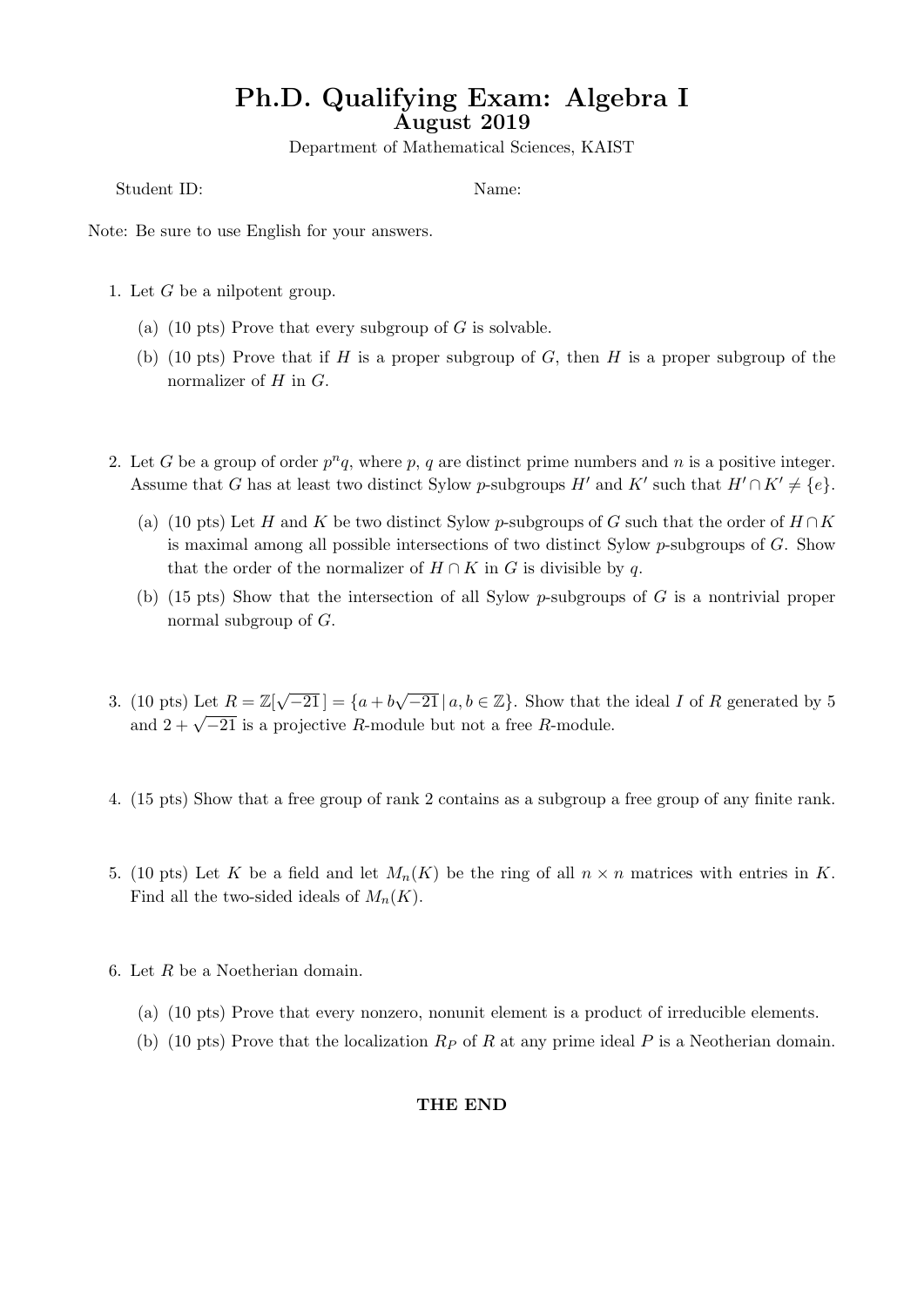Each problem is worth 10 points.

1. Prove or disprove the following statement: If  $|a_n|^{1/n} < 1$  for every n, then  $\sum_{n=1}^{\infty} a_n$  converges. (Justify your answer.)

2. Find all possible values of  $log(-1)$ .

3. Let  $f(z)$ ,  $z \in \mathbb{C}$ , be an entire function such that  $|f(x+iy)| \leq e^x$  for all  $z = x + iy, x, y \in \mathbb{R}$ . Find all such  $f(z)$ .

4. Compute the area  $A_n$  enclosed by the line segments connecting the neighboring solutions of  $z^n = 1$ ,  $n \geq 3$ . Find the limit of  $A_n$  as  $n \to \infty$ .

5. Let  $b > 1$  and  $f(z) = z + e^{-z}$ . Show that there exists a unique solution of  $f(z) = b$  in the region Re  $z > 0$ .

6. Show that the zeros of tan z are all simple.

7. Let  $f(z) = \sum_{n=0}^{\infty} a_n z^n$  be analytic on  $D = \{z \in \mathbb{C} : |z| \leq 1\}$ . Assume that  $f : D \to \mathbb{C}$  is one-to-one. Prove that the area of  $f(D)$  is equal to  $\pi \sum_{n=1}^{\infty} n |a_n|^2$ . (Hint: For  $f(z) = u + iv$ , define a mapping  $g: D \subset \mathbb{R}^2 \to \mathbb{R}^2$ by  $g = (u, v)$ .)

8. Let  $P(z) = z^3 + z^2 + 2z + 1$ . Find the number of zeros of  $P(z)$  in  $|z| < 3$ .

9. (i) Find the Taylor expansion of the function  $g(z)$  around  $z = 0$  where  $g(z)$  is defined by  $g(z) = \frac{\tan z}{z}$  for  $z \neq 0$  and  $g(0) = \lim_{z \to 0} \frac{\tan z}{z}$  $rac{\ln z}{z}$ . (ii) Let C be a contour  $|z-\frac{1}{2}\rangle$  $\frac{1}{2}|=\frac{3}{2}$  with positive orientation. Evaluate

$$
\oint_C \frac{\tan z}{z} \mathrm{d}z \; .
$$

10. (i) Let  $f(z) = 1/(z^4 + 1)$ . Find the principal part of the Laurent expansion in a deleted neighborhood of  $z = e^{\pi i/4}$ . (ii) Using the contour integral, find  $\int_{-\infty}^{\infty}$ 1

0  $\frac{1}{1+x^4} dx.$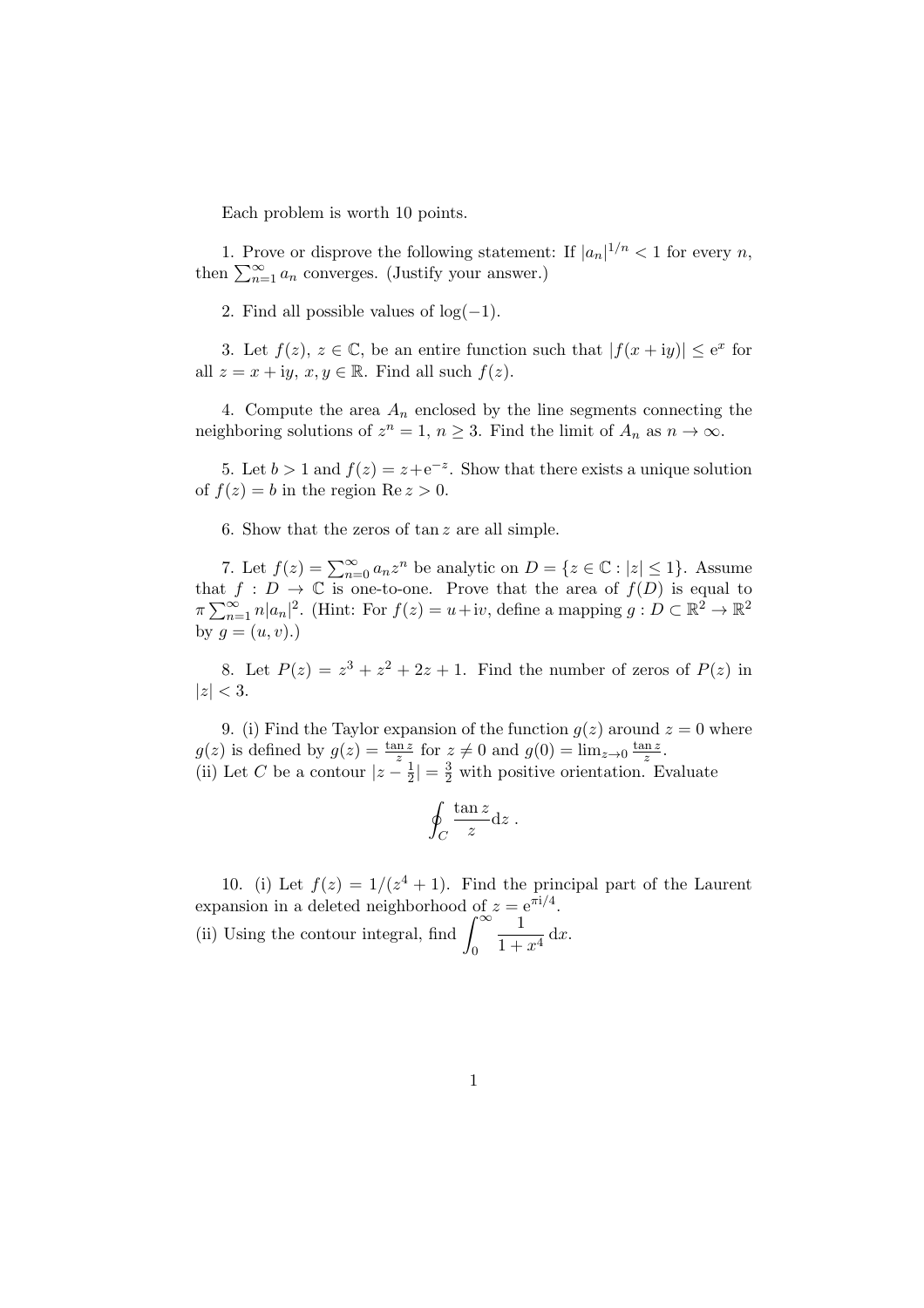Qualifying Exam. Numerical analysis, 2019 Aug.

- 1. (20 pts)
	- (a) Define a Lagrange interpolation polynomial with data  $\{(x_i, f(x_i))\}_{i=0}^n$ .  $x_i$  all distinct.
	- (b) Derive the error form in the above.
	- (c) Define a Newton's form of interpolation polynomial using the same data.
	- (d) Explain what happens if some  $x_i$  are repeated, and in this case what is the correct data corresponding to the repeated points?
- 2. (15 pts) Explain two popular methods to find the roots of a system of equations  $f(x) = 0$  in  $\mathbb{R}^n$ . Here  $f(x) = (f_1(x), \dots, f_n(x))^T$  and  $\mathbf{x} \in \mathbb{R}^n$ . (State proper conditions to guarantee the convergence)

Prove the convergence of one of the methods (specify which one you would prove) when  $n = 1$ .

- 3. (15pts) Explain the Runge phenomena to approximate a continuous function on some interval  $[a, b]$  with polynomials and show how one can avoid it.
- 4. (20 pts)
	- (a) Let **u**, **v** are any vectors in  $\mathbb{R}^n$  having the same size. Find an  $n \times n$  matrix of the form  $H_w = I - 2ww^*$ , for some unit vector  $\mathbf{w} \in \mathbb{R}^n$  such that  $H_{\mathbf{w}} \mathbf{u} = \mathbf{v}$ .
	- (b) Show that  $H_w$  is symmetric and orthogonal.
	- (c) Explain how to transform  $A$  into an upper triangular matrix  $R$ using above transformations. (Including how to avoid the instability)
	- (d) Discuss at least two ways to orthonormalize given set of  $k \leq n$ vectors in  $\mathbb{R}^n$ . (Advantages/disadvantages)
- 5. (10 pts) Explain the Givens rotation and Givens algorithm to tridiagonalize a symmetric matrix.
- 6. (10 pts) Describe Euler's method(explicit and implicit) to solve an ODE.  $\dot{x} = f(t, x(t))$ ,  $x(0) = x_0$ . Discuss advantages and disadvantages.
- 7. (10 pts) State Gaussian quadrature using n points for the approximation of integral  $\int_a^b f(x)dx$  and prove it is exact for polynomials of degree  $2n - 1$ .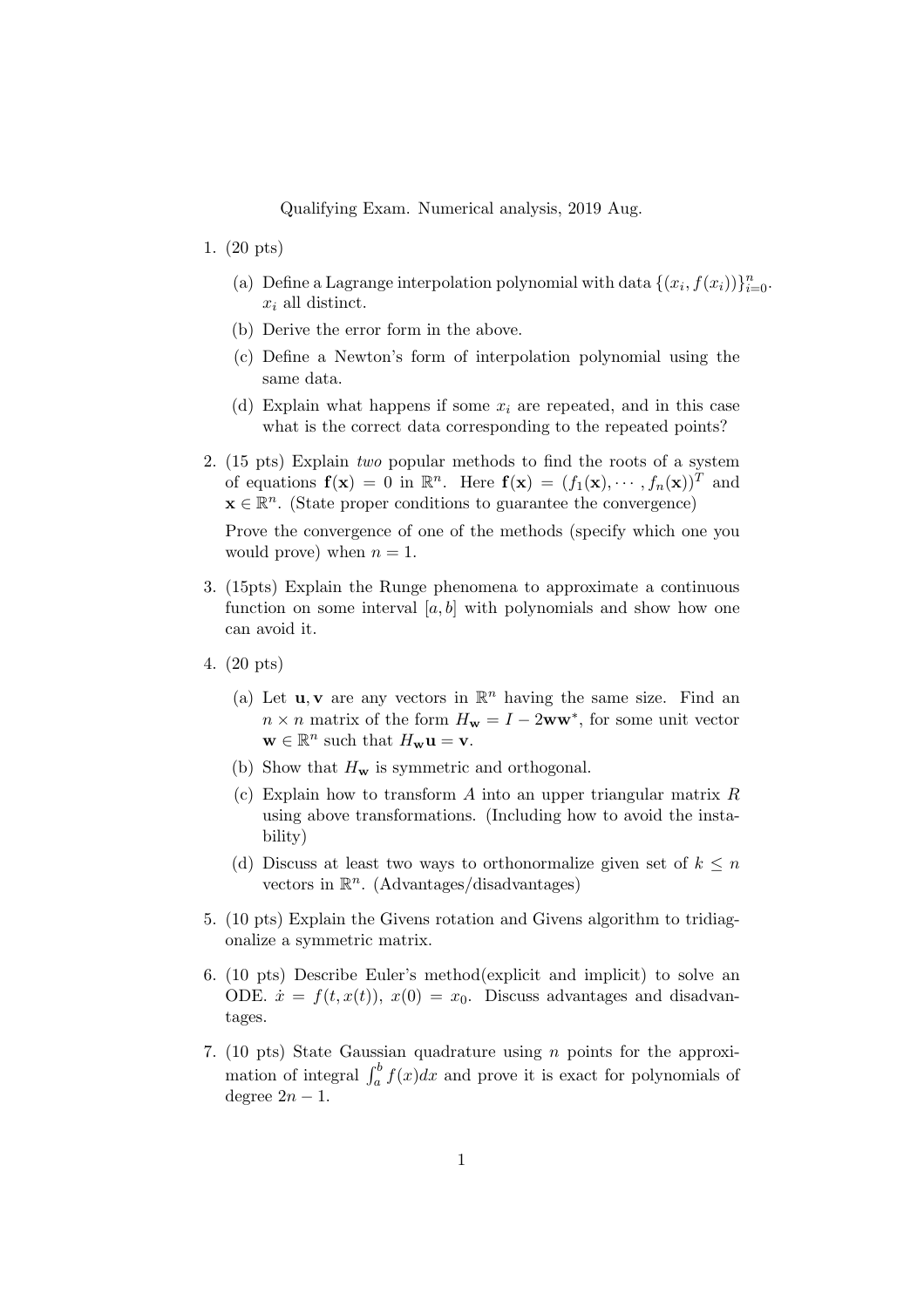# PH.D QUALIFYING EXAM: REAL ANALYSIS 3 HOURS

**Problem 1.** (20 pt) Let  $1 \leq p_0 < p_1 \leq \infty$  be fixed.

- (1) Assume  $f \in L^{p_i}(\mathbb{R}^d)$  with  $||f||_{p_0} = A_0$  and  $||f||_{p_1} = A_1$ . Show that  $f \in L^{p_i}(\mathbb{R}^d)$  $L^p(\mathbb{R}^d)$  for  $p_0 \leq p \leq p_1$ . Find the optimal (largest) constant of  $||f||_p$  and a maximizer.
- (2) Assume f belongs to weak  $L^{p_i}$  spaces. i.e.

$$
\sup_{t>0} t \cdot m(\{x \in \mathbb{R}^d : |f(x)| \ge t\})^{1/p_i} = B_i < \infty, \ i = 0, 1.
$$

Show that  $f \in L^p(\mathbb{R}^d)$  for  $p_0 < p < p_1$ . i.e.  $||f||_p \leq C(p, B_1, B_2)$  for some  $C(p, B_1, B_2)$ .

**Problem 2.** (20 pt) Let  $(X, \mathcal{M})$  be a measurable space. State the Lebesgue-Radon-Nikodym theorem for  $\sigma$ -finite (signed) measures  $\mu$  and  $\nu$  on  $(X, \mathcal{M})$ . Assuming the Lebesgue-Radon-Nikodym theorem for finite positive measures, finish the proof for general cases.

**Problem 3.** (20 pt) Let  $S$  be the Schwarz class. We define the Fourier transform by  $\widehat{f}(\xi) = \int_{\mathbb{R}^d} e^{-i2\pi x \cdot \xi} f(x) dx$ , for  $f \in \mathcal{S}$ .

- (1) Find the Fourier transform of Gaussian  $e^{-a|x|^2}$  for  $a > 0$ ).
- (2) Using the above, prove the Fourier inversion formula. i.e.

$$
f(x) = \int_{\mathbb{R}^d} e^{i2\pi x \cdot \xi} \widehat{f}(\xi) d\xi.
$$

Problem 4. (20 pt)

(1) Recall that any regular Borel measure on R can be uniquely decomposed as

$$
\mu = \mu_d + \mu_{ac} + \mu_{sc.}
$$

Find an example of sigularly continuous measures. (Verify your answer.) (2) Assume  $F, G : \mathbb{R} \to \mathbb{R}$  are increasing and F is continuous. Show that

$$
\int_{(a,b]} F dG + \int_{(a,b]} G dF = F(b)G(b) - F(a)G(a).
$$

**Problem 5.** (20 pt) Let  $B$  be a Banach space.

- (1) Let  $x \neq 0 \in B$ . For  $l \in B^*$  we know  $||l|| = \sup_{||x||=1} |l(x)|$ . On the other hand, show that for  $x \in B$ ,  $||x|| = \sup_{||l||=1} |l(x)|$ . Also, show that the supremum is attained. i.e. there exists  $l \in B^*$  such that  $||l|| = 1$  and  $l(x) = ||x||.$
- (2) Show that B is isometrically embedded in  $B^{**}$ .

Date: Aug 2019.